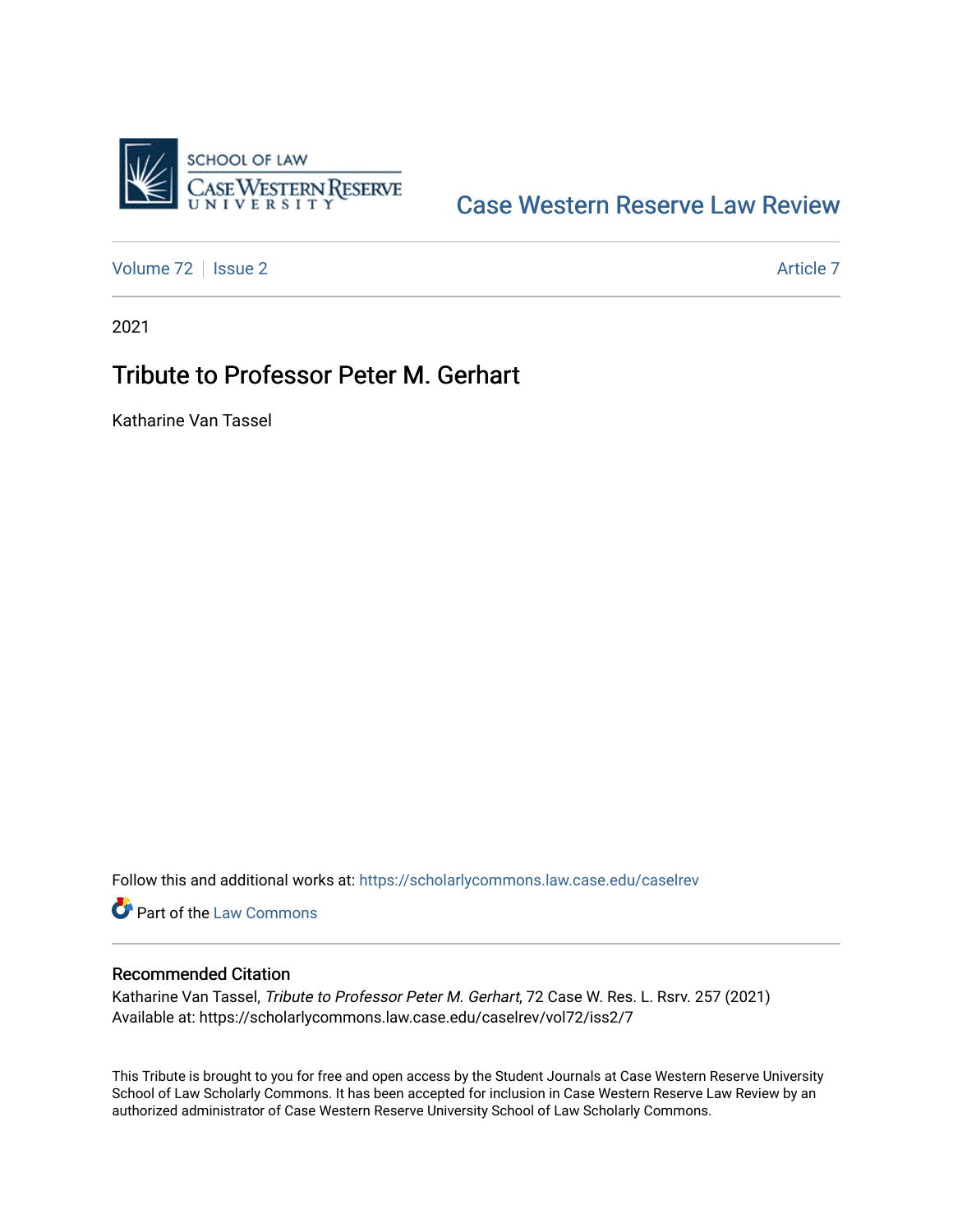## *Katharine Van Tassel*†

Deans Berg and Scharf, Professor Entin, and the memorial committee, thank you so much for inviting me to share my thoughts with our community in this celebration of Peter Gerhart's life. I represent a very large group of people who, in just a very short time, were all quickly drawn into Peter's inner circle by the powerful, magnetic pull of his personality and generosity of spirit.

I personally came to know Peter when I joined the faculty as a visitor almost two years ago. We had our offices right next to each other. I am a very visual person, and I quickly came to see Peter's office, not as just a corner room on the second floor of a building, but as a lighthouse with a strong beacon of light, that ceaselessly swept back and forth over the often stormy, perilous ocean that students must navigate when pursuing a career in the law.

How did I come to see Peter's office this way?

Peter enjoyed a reputation among the students as always being there to help. His beacon regularly picked up students whose small boats were being tossed by the waves of individual crises, some personal and some intellectual, both small and large. Peter would guide these students to a pathway toward a resolution for their concerns with wisdom, encouragement, and a strong dose of laughter.

As my door is always open, I could see this steady stream of students who came and went daily, like the constant ebb and flow of the tide. I would regularly see students sitting outside his door, with body language that reflected some serious, inner struggle, their shoulders so tight that they were drawn up almost up to their ears, with faces deeply etched with frown lines and thunderous, furrowed brows.

Peter would welcome them into his office, and I would hear *the low, slow murmur of voices*. Very soon, those voices would become louder and lighter, and quickly would become punctuated with bright bursts of laughter. Eventually, the pair would emerge from Peter's office and the student would invariably be smiling. The storm would have passed, and the sun would be shining again.

Over time, and as we became friends, Peter started poking his head in my door after many of these student meetings and, with a twinkle in his eye, would give me a thumbs up and a grin, before returning to his office with a bounce in his step. What was amazing is that this constant parade of students into his door and out didn't drain him, it energized him and made him excited to return to the office the next day. Peter's office was almost always open for business as he regularly met with students in the day, the evenings, and even on the weekends. Whenever he was needed!

<sup>†</sup> Visiting Professor of Law, Case Western Reserve University.